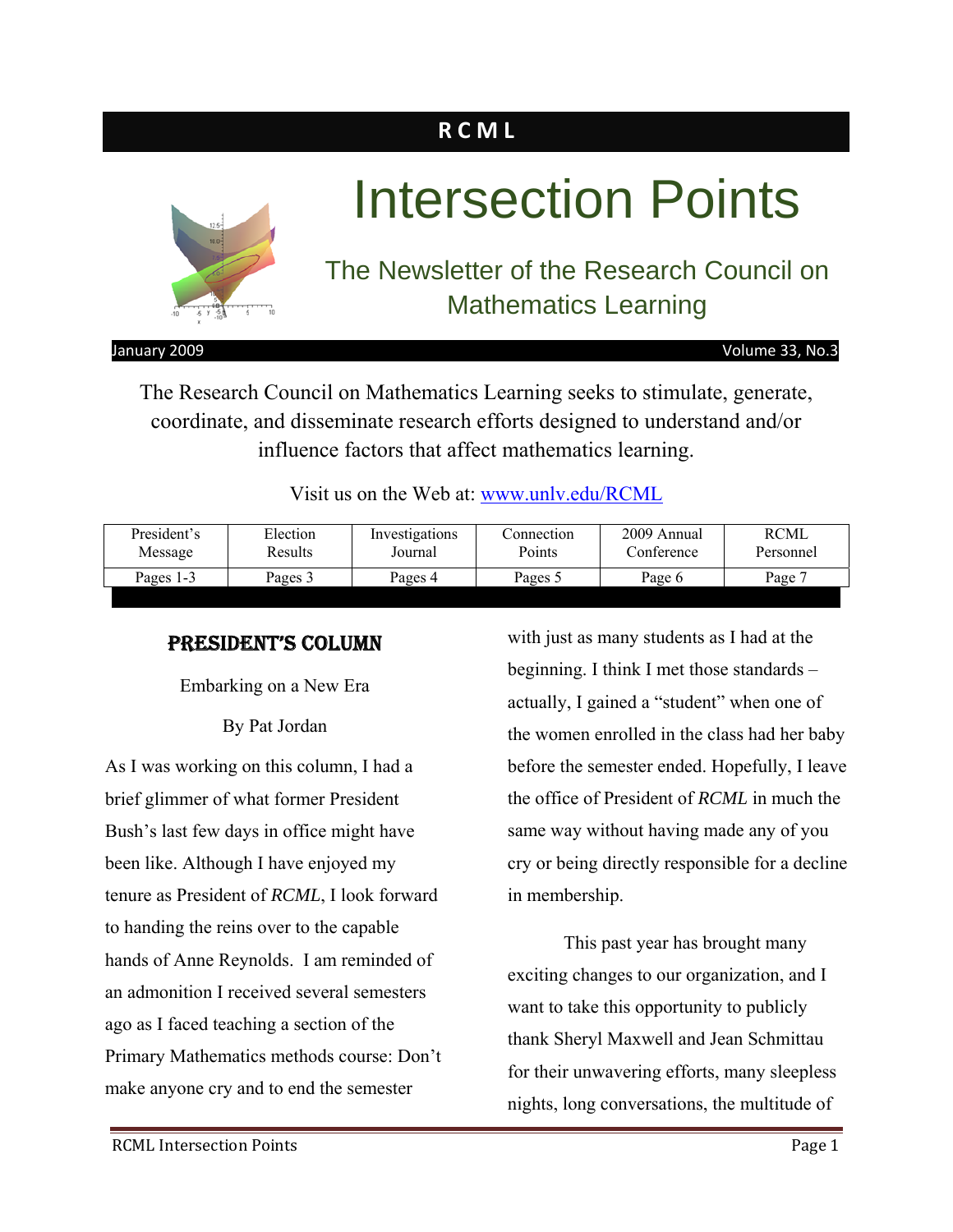hours spent in researching alternative possibilities, the time working diligently with lawyers and employees of the former publishing agent, and their tireless energy spent in establishing a new journal that will prove to be an outstanding contribution to the mathematics education profession. Without their hard work and determination that the journal would continue, we would be facing many difficult decisions at the March meeting. On behalf of the organization, I say "thank you, thank you, thank you," and suggest the journal may always be known to

eighth graders have made little progress. In the international arena, our students still fall in the lower third of the rankings. With twenty years of the *Standards* surrounding us, almost thirty since *The Agenda for Action* was published, there still seems to be a disconnect between our expectations for students profound understanding of mathematics at the K-16 levels and their actual levels of performance.

Here are a few ideas for you to ponder. Have we actually changed the way algebra is taught in our middle schools/junior

those involved as the *Phoenix*, for it has surely risen from the ashes of the mismanagement

Have we made any strides forward in changing the mathematics curriculum to meet the needs of all learners?

highs, high schools, and colleges? Have we made any

of the former publisher. I would also like to thank the Executive Committee, Alan Zollman, and Bill Speer (the memory of the organization) for their wise counsel and assistance in making these changes happen.

 As I think about the many issues facing us in mathematics education, I think back to December when preliminary reports from the latest administrations of the National Assessment Educational of Progress in mathematics and reading were presented. The fourth graders seem to have improved a bit from the last iteration, but the strides forward in changing the mathematics curriculum to meet the needs of all learners? Have we experienced a rise in the number of minority and other under represented groups of students in the fields mathematics, science, engineering, technology, teaching at the university level? What are we doing in the general education or entry-level mathematics courses in higher education to entice students who were good math students in high school to consider mathematics teaching as a profession? Is there a significant difference between the scores on state assessments and *End-of-Course* exams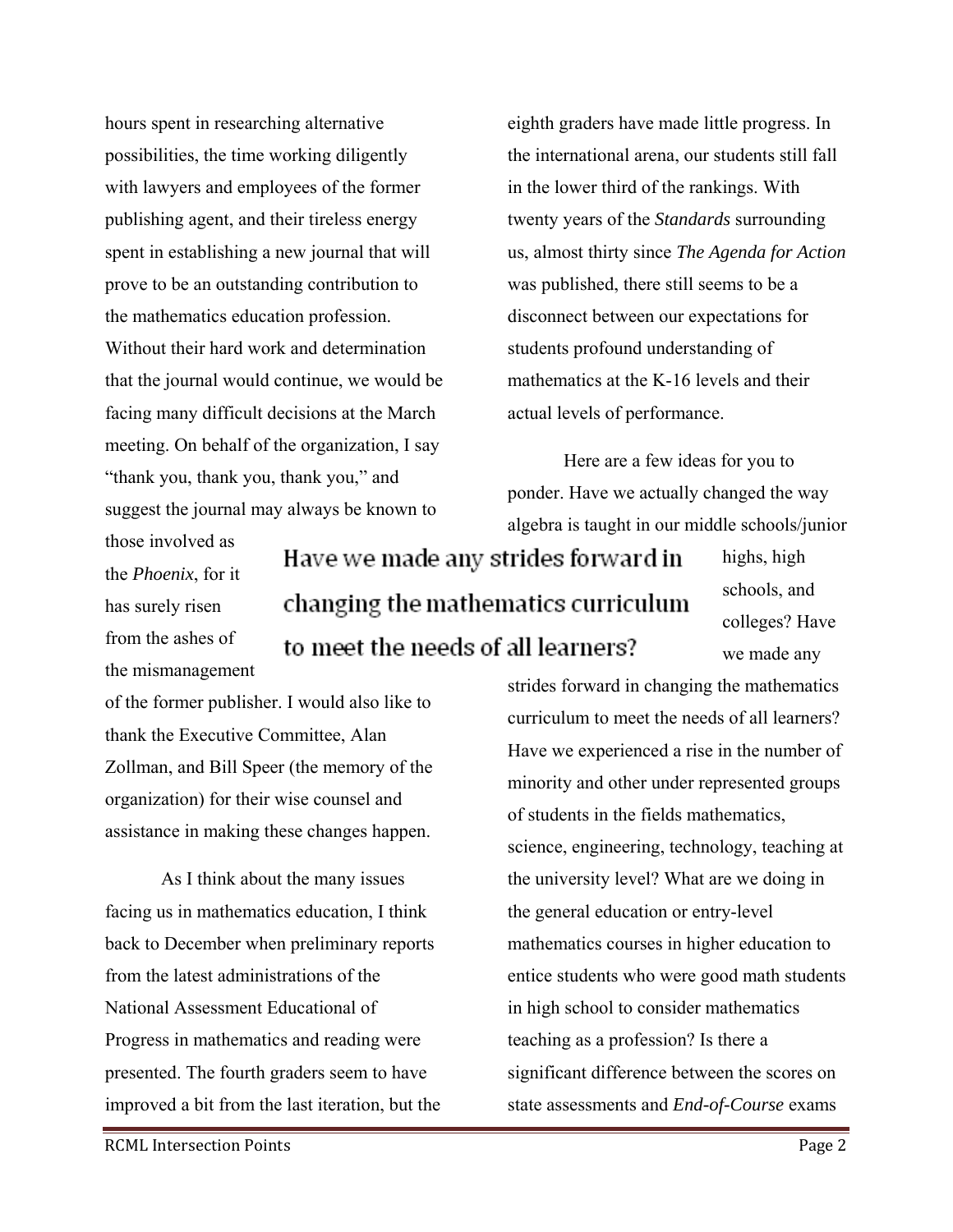of K-12 students who have National Board Certified teachers and those who don't? Is there a difference in the test scores of those students who are taught by traditionally certified mathematics teachers and those who are in the classrooms through non-traditional paths? Does the type of curriculum or instructional design effectively raise students' scores? Are the students who enter college today as well prepared as those students who entered college before the *NCLB* testing requirements? How do we encourage and enhance the mathematics learning of low-achieving secondary students? How do we attract and retain teachers from diverse backgrounds into mathematics education? How do we attract and retain teachers from diverse populations into master's- and doctoral-level

mathematics education programs? From where will the next generation of mathematics education and mathematics professors be drawn?

 Over the past two years, perhaps I have started you thinking about the future of mathematics learning and have encouraged and spurred you on to do great things, to share your ideas, to re-assess your own research, and to make an even greater impact on the students you teach and, in turn, on their future students.

#### RCML Election Results – Fall, 2008

#### **V-P for Publications**

□ Sheryl A. Maxwell – University of Memphis

#### **Secretary**

□ Juliana Utley – Oklahoma State University

#### **Conference Committee (we elected two members)**

 $\Box$  Kerri Richardson – UNC Greensboro

Elaine Young – Texas A&M University at Corpus Christi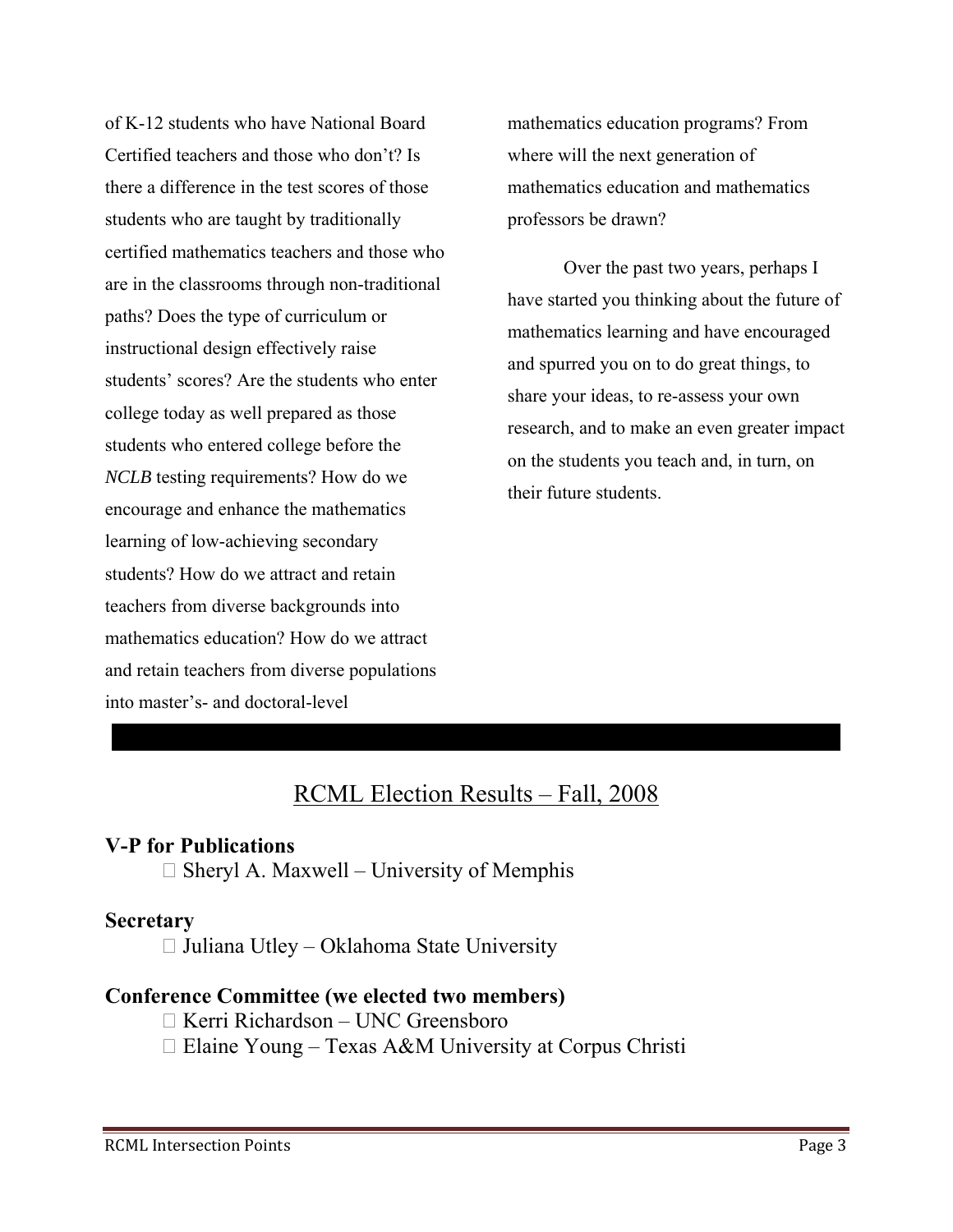

### IN MATHEMATICS LEARNING

#### **The PULSE of INVESTIGATIONS**

Sheryl A. Maxwell, VP of RCML Publications

 What does The University of Tasmania, Hong Kong Institute of Education, Universita Studi di Milano, and YOU have in common? Have you got an idea? Give up? . . . If so, read on!

 Each of you has received Volume 1, Issue 1 and Issue 2 of the newly named and Official Journal of RCML – **INVESTIGATIONS IN**

**MATHEMATICS LEARNING.** We are confident that the excellence in quality remains under the leadership of the editor, Dr. Jean Schmittau. We are even making the next issue contain more articles. Soon you will be receiving Volume 1, Issue 2—the winter issue; later in the spring you will receive Volume 1, Issue 3—the spring issue. Thus, we hope you recognize RCML's intentional move from creating volumes organized about the calendar year to journals designated as issues during the Academic Year. With your membership in RCML, you will continue to receive a steady stream of issues of **INVESTIGATIONS IN MATHEMATICS LEARNING.** Each Academic Year you will receive three issues of the numbered volume— Fall, Winter, and Spring if you have paid for your subscription through your membership dues.

 Please check to see if you have renewed your membership to the RCML organization for \$28.00 per year for 2009. Your membership is tied to you receiving **INVESTIGATIONS** in a timely manner. During the past months, Dr. Roland Pourdavood who has served as the membership chairman for the past 6 years has requested to step down. Consequently, please

send your membership information and check for \$28.000 directly to the Treasurer, Dr. Mary Swarthout who will process the information and check and let me know of your renewal. When you pay for membership, this will entitle you to receive **INVESTIGATIONS** for the Academic Year 2009-2010 that starts in Fall 2009. If you have paid for your membership in 2008, you will receive the three issues of Volume 1. Only by renewing your membership in 2009 can you receive the three issues of Volume 2. Additionally, you will be able to attend the 2009 Conference at Berry College in March at a reduced rate.

 To renew your membership to The Research Council on Mathematics Learning, mail the information found at http://www.unlv.edu/RCML and a \$28.00 check to:

The Research Council on Mathematics Learning c/o Dr. Mary Swarthout Sam Houston State University, Math and Statistics Dept., P.O. Box 2206 Huntsville, TX 77341-2206

 We are updating our records that indicate the MANY libraries throughout the world that have subscribed to receive **INVESTIGATIONS IN MATHEMATICS LEARNING.** We are thrilled that so many institutions are recognizing its quality and its significance in the mathematics educational arena. The efforts in publishing our own journal are proceeding well. Please make certain that your library is receiving their copy of this outstanding journal and have paid for their subscription for 2009. The subscription payment is due by June 2009.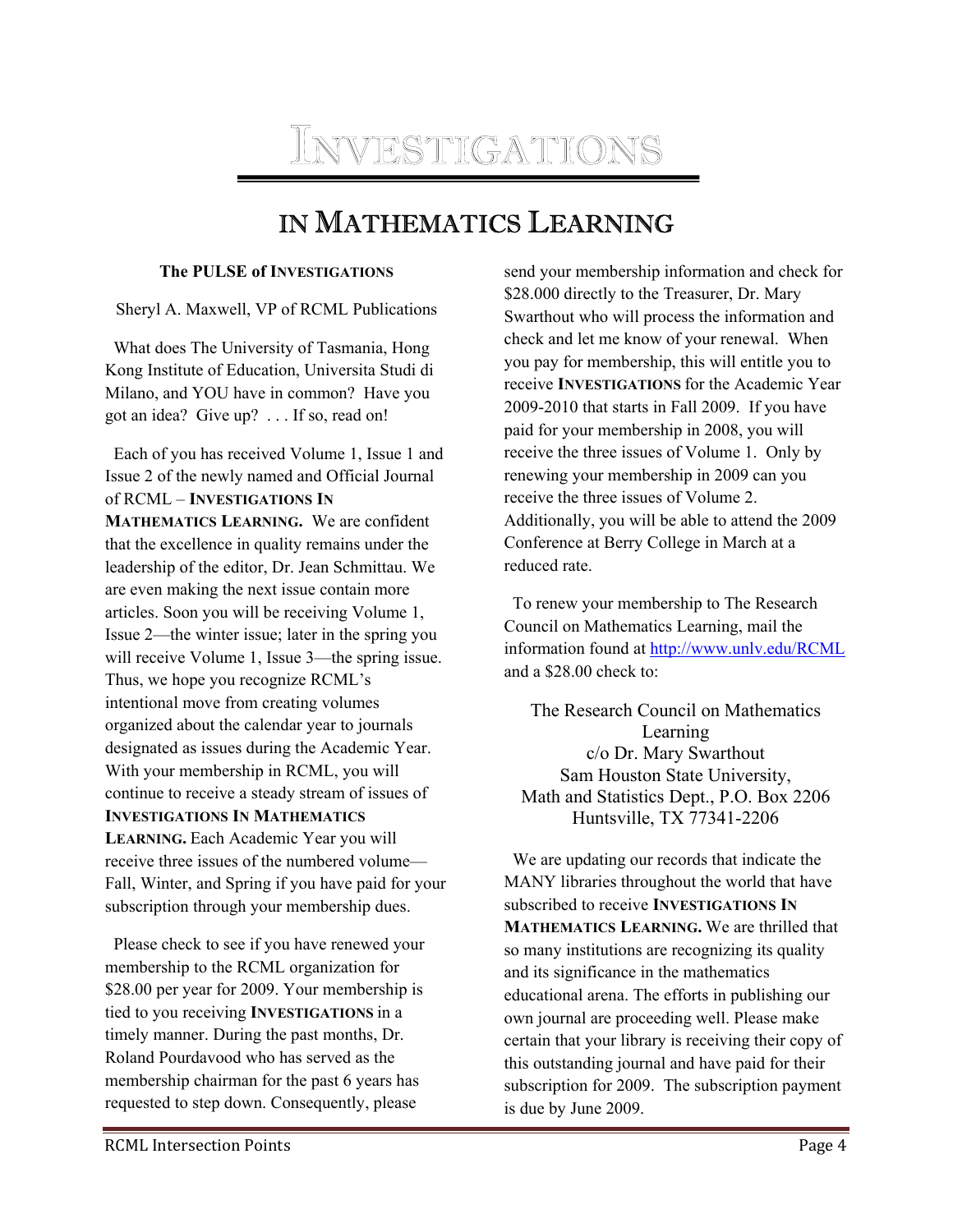

## CONNECTION

**POINTS** 



For this month's Connection Points we will get to know some of our members with a matching game. Match the pictures below to one of the sets of data on the right.







**Person A** –I love skydiving and airplane physics. I worked for American Airlines for 10 years before moving to the quiet mountains of Montana. Both of my sons are in mathematical professions; Walmart executive accountant and Boeing aerospace designer.

**Person B** – Three important things that have influenced who I am: 1)I was in the Peace Corps and taught mathematics and science in Cameroon. 2) I received my Ph.D. from the University of Oklahoma and the program challenged me to completely rethink mathematics and offered a supportive environment for my critical theory tendencies. 3) My three children who have helped me see the world through their eyes.

**Person C— At this stage of my life I am** definitely "Grandma" to four energetic grandsons ages 6 and below and travel to Colorado Springs and San Francisco often to play with them. Of course, I am always secretly evaluating their spatial and numeric skills to identify the next great mathematician. I love spending time tending my roses that need a great deal of tender loving care in the hot desert climate. Sudoku puzzles keep me entertained on cross country trips and help me relax in the evening.

**Person D**— I believe that ALL students can learn mathematics and it is up to us to help them develop the confidence and skills to excel. When I retire I would like to attend culinary arts school – maybe in Paris – and ride my motorcycle as often as possible. I've never met a strange and hope I always make those around me feel comfortable and appreciated.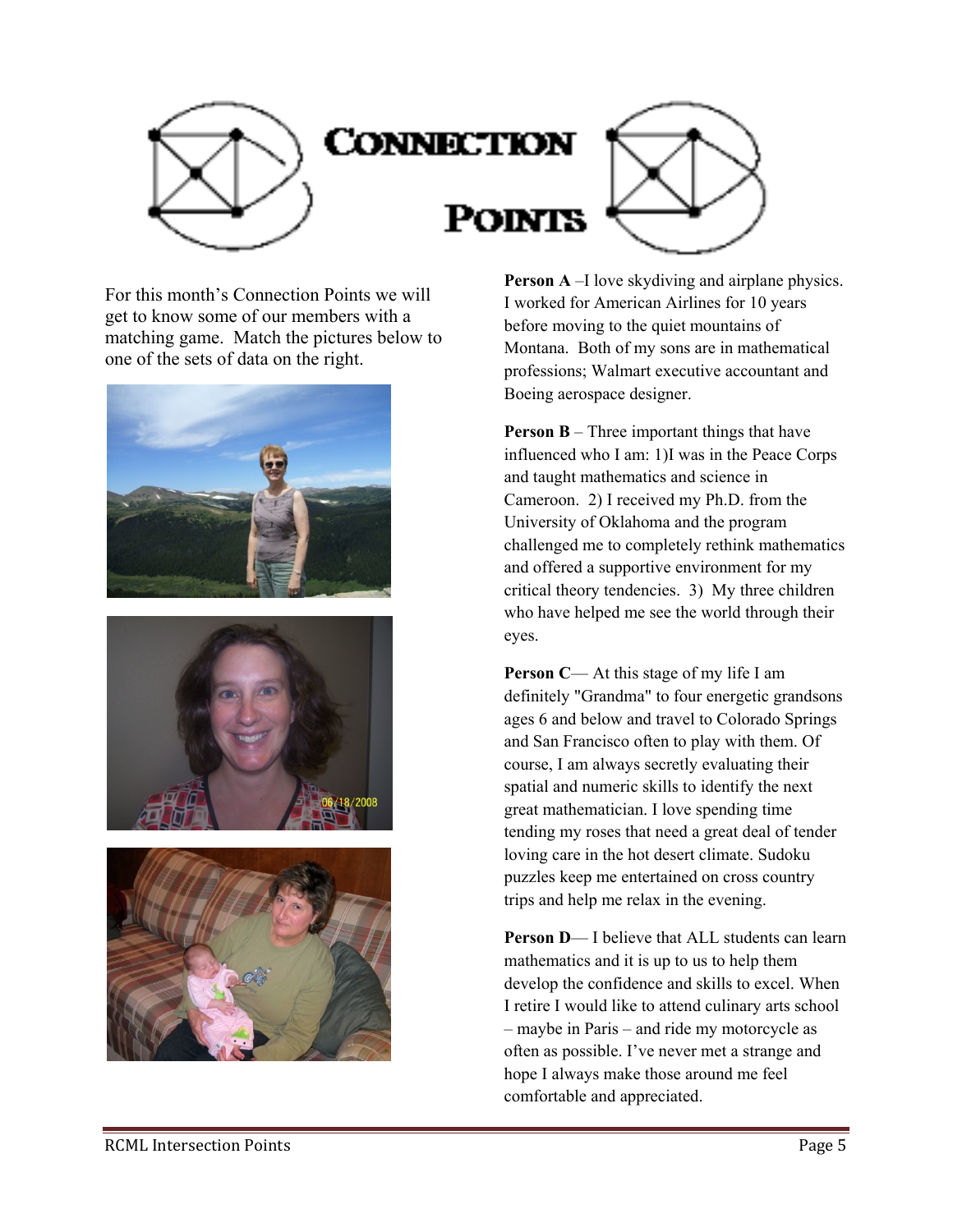### **RCML 2009 Conference 36th Annual Meeting Berry College**

### **Rome, Georgia March 5-7, 2009**

Email Conference Registration Questions to cmoldava@highlands.edu

 This years conference will feature Jim Wilson as its keynote speaker. Jim Wilson received his Ph. D. in 1967 in mathematics education from Stanford University. He worked with the School Mathematics Study Group from 1964 – 1968. In 1969, he began a long tenure as department head and graduate coordinator for mathematics education at the University of Georgia.

 Among other topics, Dr. Wilson is interested in visualization, evaluation and assessment. He has served as major professor for over 50 doctoral students.

 Dr. Wilson has placed extensive resources for mathematics education on the Internet. Some of his websites receive over 35,000 hits per week.

 Dr. Wilson served as a visiting faculty member at seven institutions over the course of his career. He gave special lectures in several countries, including China, Japan, Thailand, and Sweden.

 As a consultant, Dr. Wilson has served not only numerous counties in Georgia and numerous states in the United States, but also



the Educational Testing Services and the National Assessment of Educational Progress.

 Dr. Wilson has been a reviewer or editor for many journals, including *American Educational Research Journal*, *International Journal of Science and Mathematics Education,* and *Journal for Research in Mathematics Education*. He also has been a reviewer for many publishing companies and has served on the author team for three textbook series. The American Educational Research Association special interest group for research in mathematics education was founded by Dr. Wilson.

 In 2001, the National Council of Teachers of Mathematics awarded the Lifetime Achievement Award to Dr. Wilson. Georgians are proud of the accomplishments of Dr. Jim Wilson and are pleased that he accepted the invitation to be the keynote speaker for RCML at Berry College on March 6, 2009.

For program information please visit: http://www.unlv.edu/RCML/conference2009